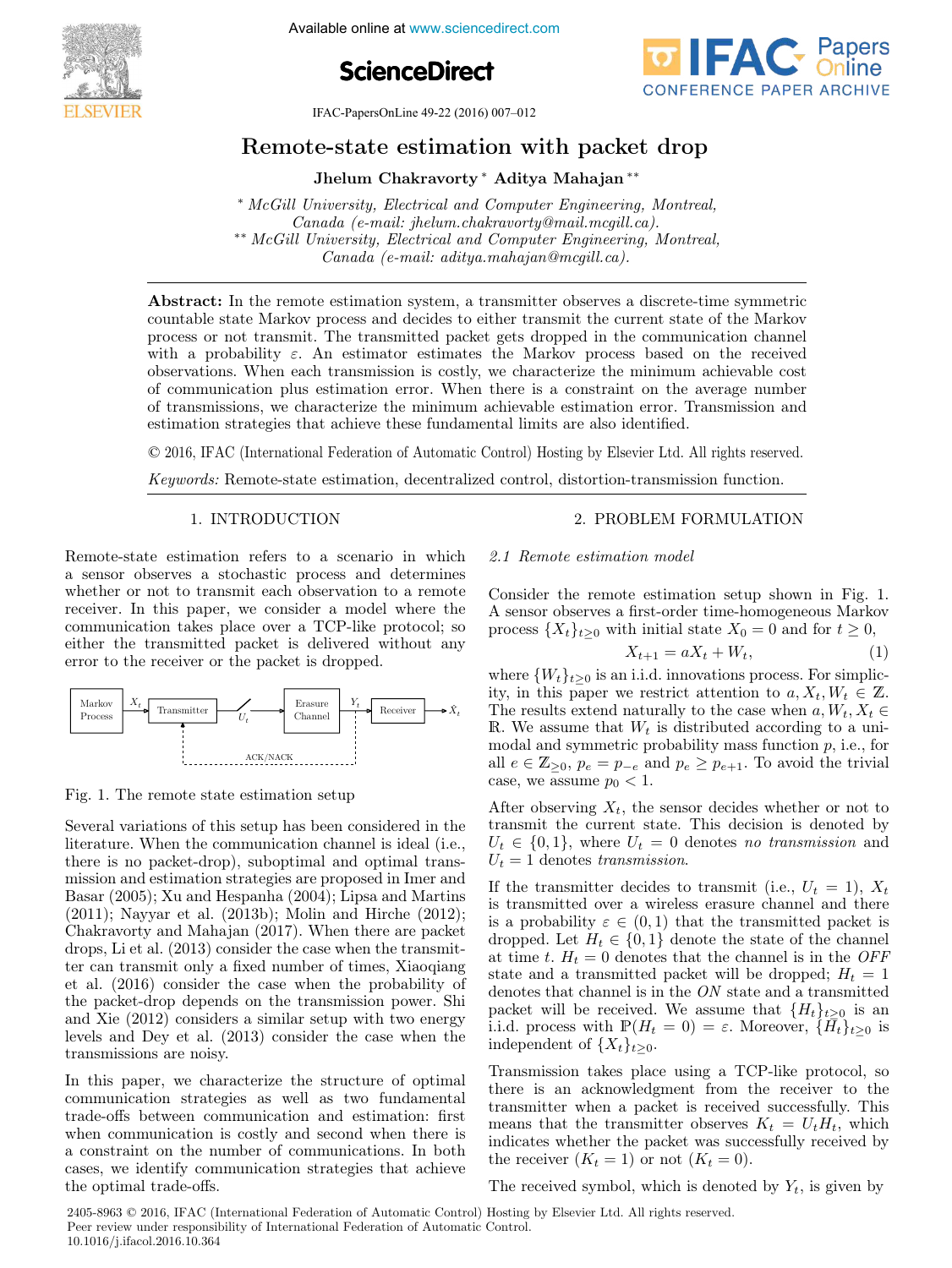$$
Y_t = \begin{cases} X_t, & \text{if } K_t = 1\\ \mathfrak{E}, & \text{if } K_t = 0, \end{cases}
$$
 (2)

where  $Y_t = \mathfrak{E}$  denotes that no packet was received. Note that by observing  $K_t$ , the transmitter can compute  $Y_t$ . The transmitter uses this information to decide whether or not to transmit. In particular,

$$
U_t = f_t(X_{0:t}, Y_{0:t-1}),
$$
\n(3)

where  $X_{0:t}$  and  $Y_{0:t-1}$  are short-hand notations for  $(X_0,\ldots,X_t)$  and  $(Y_0,\ldots,Y_{t-1})$ . The collection  $f :=$  ${f_t}_{t\geq0}$  of decision rules is called the transmission strategy.

After observing  $Y_t$ , the receiver generates an estimate  $\{\hat{X}_t\}_{t\geq0}, \ \hat{X}_t \in \mathbb{Z}, \ \text{using an estimation strategy } g \coloneqq$  ${g_t}_{t>0}$ , i.e.,

$$
\hat{X}_t = g_t(Y_{0:t}).\tag{4}
$$

The fidelity of estimation is measured by a per-step distortion  $d(X_t - \hat{X}_t)$ . We assume that:

- $d(0) = 0$  and for  $e \neq 0$ ,  $d(e) \neq 0$
- $d(\cdot)$  is even, i.e.,  $d(e) = d(-e)$
- $d(e)$  is increasing for  $e \in \mathbb{Z}_{\geq 0}$ .

#### 2.2 The optimization problems

We are interested in two performance measures: expected total distortion and expected total number of transmission. Given any finite horizon strategy  $(f, g)$  for horizon T, the expected distortion is defined as

$$
D_T(f,g) := \mathbb{E}^{(f,g)} \Big[ \sum_{t=0}^T d(X_t - \hat{X}_t) \Big| X_0 = 0 \Big]
$$

and the expected number of transmissions is defined as

$$
N_T(f,g) \coloneqq \mathbb{E}^{(f,g)} \Big[ \sum_{t=0}^T U_t \Big| X_0 = 0 \Big].
$$

Given any infinite horizon strategy  $(f,g)$  for discount factor  $\beta$ ,  $\beta \in (0, 1)$ , the expected distortion is defined as

$$
D_{\beta}(f,g) := (1 - \beta) \mathbb{E}^{(f,g)} \Big[ \sum_{t=0}^{\infty} \beta^t d(X_t - \hat{X}_t) \Big| X_0 = 0 \Big]
$$

and the expected number of transmissions is defined as

$$
N_{\beta}(f,g) := (1 - \beta) \mathbb{E}^{(f,g)} \Big[ \sum_{t=0}^{\infty} \beta^t U_t \Big| X_0 = 0 \Big]
$$

We are interested in the following three optimization problems:

Problem 1 (Costly communication, finite-horizon) In the model of Sec. 2.1, given a communication cost  $\lambda \in \mathbb{R}_{>0}$ and a horizon T, find a transmission and estimation strategy  $(f^*, g^*)$  such that

$$
C_T^*(\lambda) := C_T(f^*, g^*; \lambda) = \inf_{(f,g)} C_T(f, g; \lambda), \tag{5}
$$

.

where  $C_T(f,g;\lambda) := D_T(f,g) + \lambda N_T(f,g)$  is the total communication cost and the infimum in (5) is taken over all history-dependent strategies of the form (3) and (4).

Problem 2 (Costly communication, infinite-horizon) In the model of Sec. 2.1, given a discount factor  $\beta \in (0,1)$ and a communication cost  $\lambda \in \mathbb{R}_{>0}$ , find a transmission and estimation strategy  $(f^*, g^*)$  such that

$$
C_{\beta}^*(\lambda) := C_{\beta}(f^*, g^*; \lambda) = \inf_{(f,g)} C_{\beta}(f, g; \lambda), \qquad (6)
$$

where  $C_{\beta}(f,g;\lambda) \coloneqq D_{\beta}(f,g) + \lambda N_{\beta}(f,g)$  is the total communication cost and the infimum in (6) is taken over all history-dependent strategies of the form (3) and (4).

Problem 3 (Constrained communication) In the model of Sec. 2.1, given a discount factor  $\beta \in (0,1)$  and a constraint  $\alpha \in (0,1)$ , find a transmission and estimation strategy  $(f^*, g^*)$  such that

$$
D_{\beta}^{*}(\alpha) \coloneqq D_{\beta}(f^{*}, g^{*}) = \inf_{(f,g): N_{\beta}(f,g) \leq \alpha} D_{\beta}(f,g), \qquad (7)
$$

where the infimum is taken over all history-dependent strategies of the form (3) and (4).

Problems 1–3 are decentralized control problems. The system has two controllers or agents—the transmitter and the receiver—who have access to different information. In particular, the transmitter at time  $t$  has access to  $(X_{0:t}, Y_{0:t-1})$  while the receiver at time t has access to  $Y_{0:t}$ . These two agents need to cooperate to minimize a common cost function given by  $(5)$ ,  $(6)$ , or  $(7)$ . Such decentralized control problems are investigated using team theory Mahajan et al. (2012).

In this paper we use the person-by-person approach in tandem with the common information approach to identify information states for both agents and obtain a dynamic programming decomposition. Then we use a partial order based on majorization to identify the structure of optimal transmission strategy. In particular, we show that optimal estimation strategy is similar to Kalman filtering and optimal transmission strategy is threshold-based. For Problems 2 and 3, we use ideas from renewal theory and constrained optimization to identify the optimal thresholds.

#### 3. STRUCTURE OF OPTIMAL STRATEGIES

3.1 Person-by-person approach to remove irrelevant information at the transmitter

Proposition 1 In Problem 1, there is no loss of optimality to restrict attention to transmission strategies of the form:

$$
U_t = f_t(X_t, Y_{0:t-1}).
$$

PROOF Arbitrarily fix the estimation strategy  $g$  and consider the *best response* strategy at the transmitter. Similar to the argument given in Witsenhausen (1979); Teneketzis (2006), it can be shown that  $(X_t, Y_{0:t-1})$  is an information state at the transmitter and therefore the result of proposition follows from Markov decision theory.

3.2 Common-information based sufficient statistic for the transmitter and the receiver

Following Nayyar et al. (2013a), we split the information at the transmitter and the receiver into two parts: common information (which is the data that that is known to all future decision makers) and local information (which is the total data minus the common information). In particular, at the transmitter the common information is  $Y_{0:t-1}$  and the local information is  $X_t$  while at the receiver the common information is  $Y_{0:t}$  and the local information is empty. Now, consider the following centralized stochastic control problem, which we call the coordinated system. At time t, a virtual coordinator observes  $Y_{0:t-1}$  (the common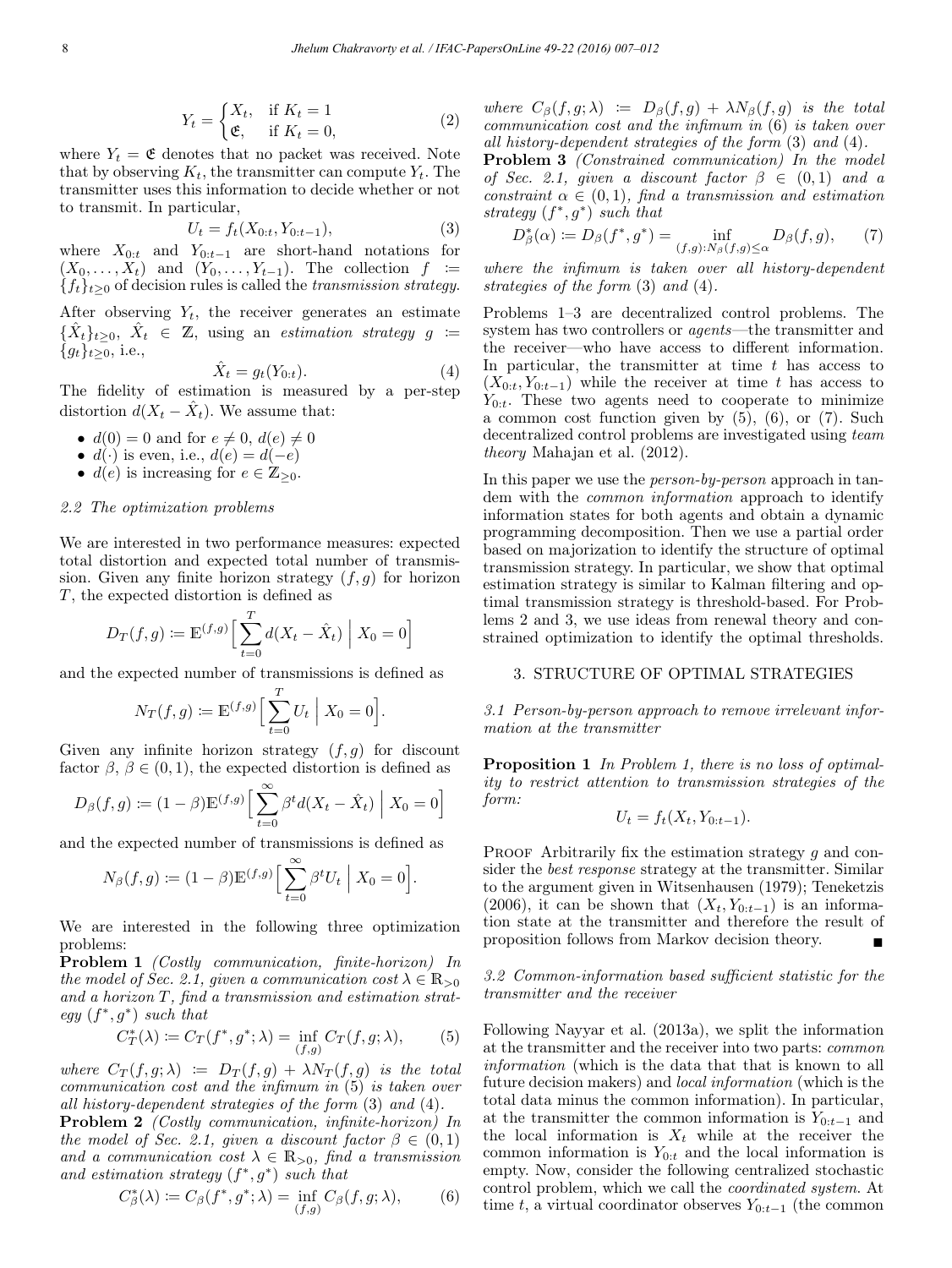information at the transmitter at time  $t$ ) and chooses a prescription  $\phi_t : \mathbb{Z} \to \{0,1\}$  according to a coordination strategy  $\psi_t$ , i.e.,

$$
\phi_t = \psi_t(Y_{0:t-1}).
$$

The decision  $U_t$  to transmit is generated according to  $U_t = \phi_t(X_t)$ . The received symbol  $Y_t$  is still given by (2). After observing  $Y_t$ , the coordinator generates an estimate  $\hat{X}_t$  according to (4). The communication cost and the distortion function are the same as in Sec. 2.1.

As shown in Nayyar et al. (2013a) that the above centralized coordinated system is equivalent to the decentralized system considered in Problem 1. Since the coordinated system is centralized, an optimal coordinated strategy may be identified from an appropriate dynamic program. For that matter, define the following beliefs.

**Definition 1** For any coordination strategy  $\psi = (\psi_1, \ldots, \psi_n)$  $\psi_t$ ), define  $\Pi_{t|t-1}, \Pi_{t|t} \in \Delta(\mathbb{Z})$  as follows: for any  $x \in \mathbb{Z}$ ,

$$
\Pi_{t|t-1}(x) := \mathbb{P}^{\psi}(X_t = x | Y_{0:t-1})
$$
  

$$
\Pi_{t|t}(x) := \mathbb{P}^{\psi}(X_t = x | Y_{0:t}),
$$

where  $\Delta(\mathbb{Z})$  denotes the space of distributions on  $\mathbb{Z}$ . <sub>□</sub>

Note that when we condition on a particular realization of  $Y_{0:t-1}$ , then the realizations  $\pi_{t|t-1}$  and  $\pi_{t|t}$  of  $\Pi_{t|t-1}$ and  $\Pi_{t|t}$  are conditional distributions on  $X_t$  given  $Y_{0:t-1}$ . When we condition on the random variables  $Y_{0:t-1}$ , then  $\Pi_{t|t-1}$  and  $\Pi_{t|t}$  are distribution-valued random variables.

Based on Bayes rule, the update of  $\pi_{t|t-1}$  and  $\pi_{t|t}$  are given as follows.

**Lemma 1** There exists functions  $Q_t^1$  and  $Q_t^2$  such that for any coordination strategy  $\psi$  and any realization  $y_{0:t}$  of  $Y_{0:t}$ ,

$$
\pi_{t|t} = Q_t^1(\pi_{t|t-1}, \phi_t, y_t) \quad and \quad \pi_{t+1|t} = Q_t^2(\pi_{t|t}),
$$

where

$$
Q_t^1(\pi_{t|t-1}, \phi_t, y_t)(x)
$$
  
= 
$$
\begin{cases} \delta(y_t), & \text{if } y_t \neq \mathfrak{E} \\ \frac{\pi_{t|t-1}(x)[\varepsilon \phi_t(x) + (1 - \phi_t(x))]}{\sum_{x' \in \mathbb{Z}} \pi_{t|t-1}(x')[\varepsilon \phi_t(x') + (1 - \phi_t(x'))]}, & \text{if } y_t = \mathfrak{E}, \end{cases}
$$
(8)

and

$$
Q_t^2(\pi_{t|t})(x)=\sum_{w\in\mathbb{Z}}p_w\pi_{t|t}(ax+w),
$$

where  $\delta(x')$  is the delta-distribution with unit mass at  $x'$ .

The next proposition follows from (Nayyar et al., 2013b, Theorem 1).

Proposition 2 Define recursively the following functions for a finite horizon T:  $V = (1, 1)$ 

$$
V_{T+1|T}(\pi_{t|t-1}) := 0,
$$
  
and for  $t \in \{T, \dots, 1\},$   

$$
V_{t|t}(\pi_{t|t}) := \min_{\hat{x}_t \in \mathbb{Z}} \mathbb{E}\left[d(X_t - \hat{x}_t) | \Pi_{t|t} = \pi_{t|t}\right] + V_{t+1|t}(\pi_{t+1|t}),
$$
  
(9)

where  $\Pi_{t+1|t} = Q_t^2(\pi_{t|t})$  as given in (8), and

$$
V_{t|t-1}(\pi_{t|t-1}) \coloneqq \min_{\phi_t \in \mathcal{G}} \mathbb{E} \left[ \lambda \mathbb{1}_{\{U_t = 1\}} + V_{t|t}(\Pi_{t|t}) \right] \n\prod_{t|t-1} = \pi_{t|t-1}, \phi_t \right], \tag{10}
$$

where  $\Pi_{t|t} = Q_t^1(\pi_{t|t-1}, \phi_t, Y_t)$  is given in (8) and  $\mathcal G$  is the set of all functions  $\tilde{\phi}_t$  from  $\mathbb Z$  to  $\{0,1\}$ .

Then, for each realization of the post-transmission belief  $\pi_{t\downarrow t}$  at time t, the minimizer in (9) exists and gives the optimal estimate at time t; for each realization of the pretransmission belief  $\pi_{t|t-1}$ , the minimizer in (10) exists and gives the optimal prescription  $\phi_t$  at time t.

#### 3.3 Structure of optimal strategies

To establish the structure of optimal transmission and estimation strategies, we state the following definitions from Nayyar et al. (2013b).

Definition 2 (ASU and even) A probability distribution  $\nu$  on  $\mathbb Z$  is said to be almost symmetric and unimodal (ASU) about a point  $a \in \mathbb{Z}$ , if for any  $k \in \mathbb{Z}_{\geq 0}$ ,

$$
\nu(a+k) \ge \nu(a-k) \ge \nu(a+k+1).
$$

If a distribution  $\nu$  is ASU about 0 and  $\nu(x) = \nu(-x)$ , for all  $x \in \mathbb{Z}$ , then  $\nu$  is said to be ASU and even. Definition 3 (ASU Rearrangement) The ASU rearrangement of a probability distribution  $\nu$ , denoted by  $\nu^+$ , is a permutation of  $\nu$  such that for every  $n \in \mathbb{Z}_{\geq 0}$ ,

$$
\nu_n^+ \ge \nu_{-n}^+ \ge \nu_{n+1}^+.
$$

Definition 4 (Majorization) Given two probability distributions  $\nu_1$  and  $\nu_2$  defined over  $\mathbb{Z}, \nu_1$  is said to majorize  $\nu_2$ , which is denoted by  $\nu_1 \succeq_m \nu_2$ , if for all  $n \in \mathbb{Z}_{\geq 0}$ ,

$$
\sum_{-n}^{n} \nu_1^+(x) \ge \sum_{-n}^{n} \nu_2^+(x), \quad \sum_{-n}^{n+1} \nu_1^+(x) \ge \sum_{-n}^{n+1} \nu_2^+(x).
$$

**Definition 5 (Relation R)** Given two probability distributions  $\mu$  and  $\tilde{\mu}$  defined over  $\mathbb{Z}$ , we say that a relation **R** exists between them, which is denoted by  $\tilde{\mu} \mathbf{R} \mu$ , if  $\tilde{\mu} \succeq_m \mu$ and  $\tilde{\mu}$  is ASU about some point  $b \in \mathbb{Z}$ . Definition 6 (ASU Schur-concavity) Let  $H : \Delta(\mathbb{Z}) \rightarrow$ R be a function that maps distributions on  $\mathbb Z$  to real numbers. Then, H is said to be ASU Schur-concave if for any two distributions  $\tilde{\mu}$  and  $\mu$ ,  $\tilde{\mu} \mathbf{R} \mu$  implies  $H(\tilde{\mu}) \leq H(\mu)$ .

The value functions defined in Prop. 2 satisfy the following: **Lemma 2**  $V_{t|t-1}$  and  $V_{t|t}$  are ASU Schur-concave. □

The proof is similar to (Nayyar et al., 2013b, Claim 1).

Using the above property, we can show the following: **Lemma 3** If  $\pi_{t|t}$  is ASU around  $\theta$ , then  $\theta$  is an arg min

of the right hand side of  $(9)$ . **Lemma 4** If  $\pi_{t|t-1}$  is ASU around  $\theta$ , then the arg min of the right hand side of  $(10)$  is given by

$$
\phi_t(x) = \begin{cases} 1, & \text{if } |x - a\theta| > k_t(\pi_{t|t-1}) \\ 0, & \text{if } |x - a\theta| < k_t(\pi_{t|t-1}) \end{cases}
$$

where  $k_t$  is a threshold that depends on  $\pi_{t|t-1}$ . When  $|x$  $a\theta = k_t(\pi_{t|t-1}),$  either 0 or 1 may be chosen with an appropriate randomization probability. **Definition 7** Define a processes  $\{Z_t\}_{t\geq 0}$  and  $\{E_t\}_{t\geq 0}$  as follows:  $Z_0 = 0$ ,

$$
Z_t = \begin{cases} X_t, & \text{if } Y_t \neq \mathfrak{E}, \\ aZ_{t-1}, & \text{if } Y_t = \mathfrak{E}, \end{cases}
$$

and  $E_t = X_t - aZ_{t-1}$ .

Theorem 1 (Structure of optimal strategies) The optimal strategies have the following structure:

(1) Structure of optimal estimation strategy: For Problems 1–3, the optimal estimation strategy is time-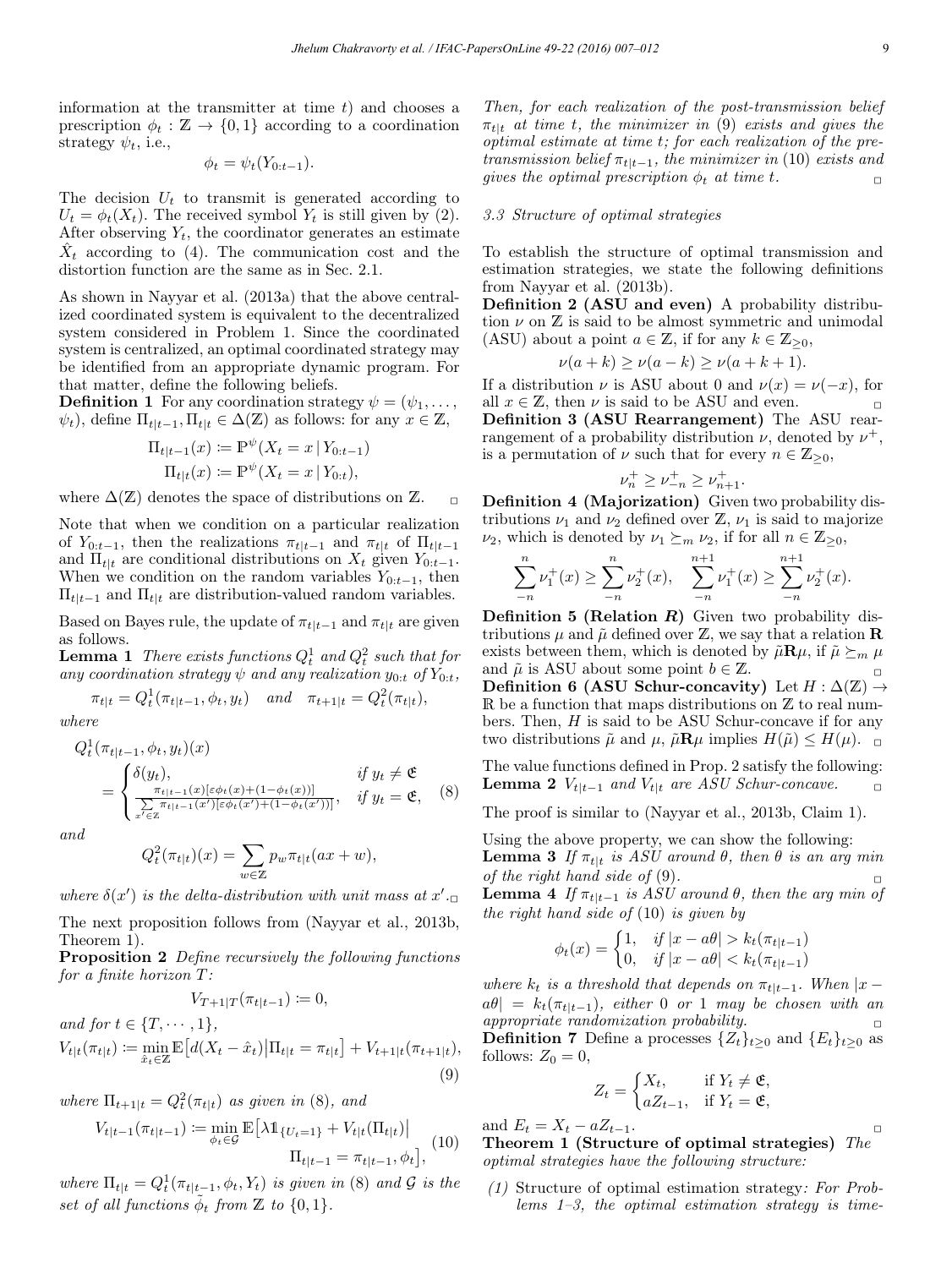homogeneous and Kalman-like, as given below:  $\hat{X}_0 =$  $Z_0 = 0$  and

$$
\hat{X}_t = g_t^*(Z_t) = Z_t = \begin{cases} X_t, & \text{if } Y_t \neq \mathfrak{E}, \\ a\hat{X}_{t-1}, & \text{if } Y_t = \mathfrak{E}; \end{cases} \tag{11}
$$

(2) Structure of optimal transmission strategy: For Problem 1, the optimal transmission strategy is a thresholdbased strategy given by

$$
U_t = f_t^*(E_t) = \begin{cases} 1, & \text{if } |E_t| \ge k_t; \\ 0, & \text{if } |E_t| < k_t, \end{cases}
$$

where  $k_t \in \mathbb{Z}_{\geq 0}$  are the time-varying thresholds that do not depend on  $E_t$ .

For Problem 2, the optimal transmission strategy is threshold-based strategy given by

$$
U_t = f_t^*(E_t) = \begin{cases} 1, & \text{if } |E_t| \ge k; \\ 0, & \text{if } |E_t| < k, \end{cases}
$$

where  $k \in \mathbb{Z}_{\geq 0}$  is a time-homogeneous threshold.

For Problem 3, the optimal strategy is a thresholdbased randomized strategy given by

$$
U_t = f_t^*(E_t) = \begin{cases} 1, & \text{if } |E_t| > k; \\ 1, & \text{w.p. } \theta^* \text{ if } |E_t| = k; \\ 0, & \text{w.p. } 1 - \theta^* \text{ if } |E_t| = k; \\ 0, & \text{if } |E_t| < k, \end{cases}
$$

where  $k \in \mathbb{Z}_{\geq 0}$  is a time-homogeneous threshold and  $\theta^* \in [0,1]$  is an appropriate constant that depends on  $\alpha$ 

PROOF The results for Problem 1 follow from a forward induction argument. It can be recursively shown that  $\pi_{t|t-1}$  is ASU about  $Z_{t-1}$  and  $\pi_{t|t}$  is ASU about  $Z_t$ . The structure of the optimal transmission and estimation strategy follows from Lemmas 3 and 4.

The results for Problem 2 can be shown by establishing appropriate regularity conditions under which the solution of infinite horizon Markov decision processes is time homogeneous (Puterman, 1994, Lemma 4.7.2).

For the proof for Problem 3, see Theorem 3.

The implication of Theorem 1 is the following. In general, in remote-state estimation problems, the structure of optimal estimation strategy depends on that of the optimal transmission strategy. However, as is shown in Theorem 1, the optimal estimation strategy can be characterized in closed form, independent of that of optimal transmission strategy. Thus, we can fix an estimation strategy of the form (11) and consider the optimization problem of finding the best transmission strategy corresponding the fixed estimation strategy. Since there is only one decision-maker (the transmitter), this optimization problem is centralized in nature. Since the optimal estimation strategy given by (11) is time-homogeneous, it can be shown that the optimal transmission strategy for infinite horizon is timehomogeneous and is given by the following dynamic program:

$$
V_{\beta}(e) = \min\{V_{\beta}^{0}(e), V_{\beta}^{1}(e)\}\tag{12}
$$

where

 $V_{\beta}^{0}(e) = (1 - \varepsilon)(\lambda + \beta \mathbb{E}[V_{\beta}(E_{t+1}) | E_t = e, U_t = 1, C_t = 1])$  $+ \varepsilon(\lambda + d(e) + \beta \mathbb{E}[V_{\beta}(E_{t+1}) | E_t = e, U_t = 1, C_t = 0])$ 

and

$$
V_{\beta}^{1}(e) = d(e) + \beta \mathbb{E}[V_{\beta}(E_{t+1}) | E_t = e, U_t = 0].
$$

The above dynamic program has a unique solution due to the following reasons. When the per-step distortion  $d(\cdot)$  is bounded, the existence of a unique and bounded solution follows from (Sennott, 1999, Proposition 4.7.1, Theorem 4.6.3). When  $d(\cdot)$  is unbounded, then for any communication cost  $\lambda$ , we first define  $e_0 \in \mathbb{Z}_{\geq 0} < \infty$  as:

$$
e_0 \coloneqq \min\Big\{e \,:\, d(e) \geq \frac{\lambda}{1-\beta}\Big\}.
$$

Let  $\mathcal{E}^* \coloneqq \{e : |e| \ge e_0\}.$  Then the countable-state stateprocess is equivalent to a finite-state Markov chain with state space  $\{-e_0+1,\cdots,e_0-1\}\cup e^*$  (where  $e^*$  is a generic state for all states in the set  $\mathcal{E}^*$ ). Since the state space is now finite, the dynamic program (12) has a unique and bounded time-homogeneous solution by the argument given for bounded  $d(\cdot)$ .

In the remainder of this paper, we show how to find an explicit solution of (12). For that matter, we first evaluate the performance of an arbitrary threshold-based strategy.

#### 4. COMPUTING THE PERFORMANCE OF AN ARBITRARY THRESHOLD BASED STRATEGY

Let  $f^{(k)}$  denote the threshold-based transmission strategy:

$$
f^{(k)}(E_t) \coloneqq \begin{cases} 1, & \text{if } |E_t| \ge k \\ 0, & \text{if } |E_t| < k. \end{cases}
$$

For  $\beta \in (0, 1)$  and  $e \in \mathbb{Z}$ , define the following for a system that starts in state e and follows strategy  $f^{(k)}$ :

- $L_{\beta}^{(k)}(e)$ : the expected distortion until the first transmission
- $M_{\beta}^{(k)}(e)$ : the expected time until the first transmission
- $D_{\beta}^{(k)}(e)$ : the expected distortion
- $N_{\beta}^{(k)}(e)$ : the expected number of transmissions
- $C_{\beta}^{(k)}(e;\lambda)$ : the expected total cost, i.e.,

$$
C_{\beta}^{(k)}(e;\lambda) = D_{\beta}^{(k)}(e) + \lambda N_{\beta}^{(k)}(e), \quad \lambda \ge 0.
$$

Note that under  $f^{(k)}$ ,  $\{E_t\}_{t\geq 0}$  is a Markov chain. From the balance equations, we get: for all  $a, e \in \mathbb{Z}$  and  $k \in \mathbb{Z}_{\geq 0}$ 

$$
L_{\beta}^{(k)}(e) = \begin{cases} \varepsilon \Big[ d(e) + \beta \sum_{n \in \mathbb{Z}} p_{n-ae} L_{\beta}^{(k)}(n) \Big], & \text{if } |e| \ge k\\ d(e) + \beta \sum_{n \in \mathbb{Z}} p_{n-ae} L_{\beta}^{(k)}(n), & \text{if } |e| < k. \end{cases}
$$
(13)

and

$$
M_{\beta}^{(k)}(e) = \begin{cases} \varepsilon \left[ 1 + \beta \sum_{n \in \mathbb{Z}} p_{n-ae} M_{\beta}^{(k)}(n) \right], & \text{if } |e| \ge k\\ 1 + \beta \sum_{n \in \mathbb{Z}} p_{n-ae} M_{\beta}^{(k)}(n), & \text{if } |e| < k. \end{cases}
$$
(14)

Following the proof technique adopted in Chakravorty and Mahajan (2017), one can show the following:

**Lemma 5** Equations (13) and (14) have unique solutions  $L_\beta^{(k)}$  and  $M_\beta^{(k)}$  that are strictly increasing in k.

These solutions  $L_{\beta}^{(k)}$  and  $M_{\beta}^{(k)}$  can be computed using the techniques for finding fixed points of Bellman operators in countable state Markov decision processes; see Sennott (1999); White (1982); Cavazos-Cadena (1986).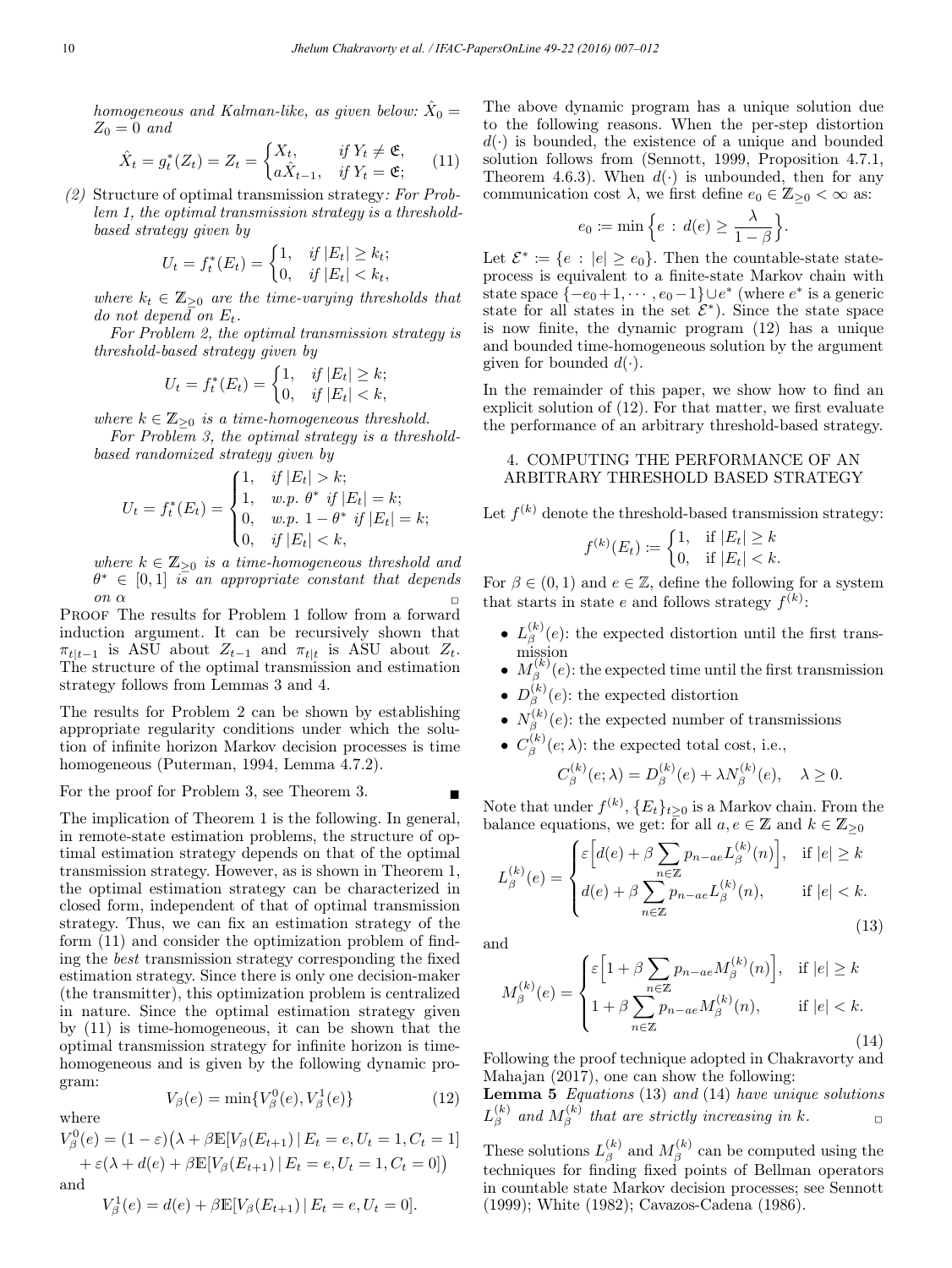Using ideas from renewal theory, we can evaluate the performance of  $f^{(k)}$ ) (i.e., compute  $D_{\beta}^{(k)}$ ,  $N_{\beta}^{(k)}$ , and  $C_{\beta}^{(k)}$ ) from  $L_{\beta}^{(k)}$  and  $M_{\beta}^{(k)}$ .

**Proposition 3** For any  $\beta \in (0,1)$ , the performance of strategy  $f^{(k)}$  for costly communication is given as follows: For  $k \in \mathbb{Z}_{>0}$ ,

$$
D_{\beta}^{(k)}(0) := D_{\beta}(f^{(k)}, g^*) = \frac{L_{\beta}^{(k)}(0)}{M_{\beta}^{(k)}(0)},
$$
  

$$
N_{\beta}^{(k)}(0) := N_{\beta}(f^{(k)}, g^*) = \frac{1}{M_{\beta}^{(k)}(0)} - (1 - \beta),
$$

and

$$
C_{\beta}^{(k)}(0;\lambda) \coloneqq C_{\beta}(f^{(k)},g^*;\lambda) = \frac{L_{\beta}^{(k)}(0)+\lambda}{M_{\beta}^{(k)}(0)} - \lambda(1-\beta).
$$

Using Proposition 3, we can show the following: **Lemma 6** For any  $\beta \in (0,1)$ ,  $D_{\beta}^{(k)}(0)$  is increasing in k and  $N_{\beta}^{(k)}(0)$  is decreasing in k.

## 5. OPTIMAL THRESHOLDS FOR COSTLY AND CONSTRAINED COMMUNICATION

Finally, we characterize the optimal strategies and optimal performances for Problems 2, and 3.

Definition 8 Given two (non–randomized) time–homogeneous strategies  $f_1$  and  $f_2$  and a randomization parameter  $\theta \in (0,1)$ , the Bernoulli randomized strategy  $(f_1, f_2, \theta)$  is a strategy that randomizes between  $f_1$  and  $f_2$ at each stage; choosing  $f_1$  with probability  $\theta$  and  $f_2$  with probability  $(1 - \theta)$ . Such a strategy is called a Bernoulli randomized *simple* strategy if  $f_1$  and  $f_2$  differ on exactly one state i.e. there exists a state  $e_0$  such that for all  $e \neq e_0$ ,  $f_1(e) = f_2(e)$ .

The next two theorems characterize the performances for costly and constrained communication for infinite-horizon setup under the optimal communication strategies as given by Theorem 1. The proofs are omitted due to space constraints; the proof idea is similar to that in Chakravorty and Mahajan (2017) (which may be considered as a special case with  $\varepsilon = 0$ ).

Theorem 2 (Characterization of optimal costly performance) For  $\beta \in (0,1]$ , let K denote  $\{k \in \mathbb{Z}_{\geq 0} :$  $D_{\beta}^{(k+1)}(0) > D_{\beta}^{(k)}(0) \}$ . For  $k_n \in \mathbb{K}$ , define:

$$
\lambda_{\beta}^{(k_n)} \coloneqq \frac{D_{\beta}^{(k_{n+1})}(0) - D_{\beta}^{(k_n)}(0)}{N_{\beta}^{(k_n)}(0) - N_{\beta}^{(k_{n+1})}(0)}.
$$

Then, we have the following.

- (1) For any  $k_n \in \mathbb{K}$  and any  $\lambda \in (\lambda_{\beta}^{(k_{n-1})}, \lambda_{\beta}^{(k_n)})$ , the strategy  $f^{(k_n)}$  is optimal for Problem 2 with communication cost  $\lambda$ .
- (2) The optimal performance  $C^*_{\beta}(\lambda)$  is continuous, concave, increasing and piecewise linear in  $\lambda$ . The corner points of  $C^*_{\beta}(\lambda)$  are given by  $\{(\lambda_{\beta}^{(k_n)}, D_{\beta}^{(k_n)}(0) +$  $\lambda_{\beta}^{(k_n)} N_{\beta}^{(k_n)}(0))\}_{k_n\in\mathbb{K}}$  (see Fig. 2).

Theorem 3 (Characterization of optimal constrained performance) For any  $\beta \in (0,1)$  and  $\alpha \in (0,1)$ , define



Fig. 2. The optimal costly performance as a function of  $\lambda$ .



Fig. 3.  $D^*_{\beta}(\alpha)$  as a function of  $\alpha$ .

$$
k_{\beta}^{*}(\alpha) = \sup \left\{ k \in \mathbb{Z}_{\geq 0} : M_{\beta}^{(k)} \leq \frac{1}{1 + \alpha - \beta} \right\}
$$

$$
\theta_{\beta}^{*}(\alpha) = \frac{M_{\beta}^{(k^{*}+1)} - \frac{1}{1 + \alpha - \beta}}{M_{\beta}^{(k^{*}+1)} - M_{\beta}^{(k^{*})}}.
$$

For ease of notation, we use  $k^* = k^*_{\beta}(\alpha)$  and  $\theta^* = \theta^*_{\beta}(\alpha)$ .

Let  $f^*$  be the Bernoulli randomized simple strategy  $(f^{(k^*)},$  $f^{(k^{*}+1)}, \theta^{*}), \ i.e.,$ 

$$
f^*(e) = \begin{cases} 0, & if |e| < k^*; \\ 0, & w.p. \ 1 - \theta^*, \ if |e| = k^*; \\ 1, & w.p. \ \theta^*, \ if |e| = k^*; \\ 1, & if |e| > k^*. \end{cases}
$$

Then,

(1)  $(f^*, g^*)$  is optimal for Problem 3 with constraint  $\alpha$ . (2) Let  $\alpha^{(k)} = N_{\beta}(f^{(k)}, g^*)$ . Then, for  $\alpha \in (\alpha^{(k+1)}, \alpha^{(k)}),$  $k^* = k$  and  $\theta^* = (\alpha - \alpha^{(k+1)})/(\alpha^{(k)} - \alpha^{(k+1)})$ , and the distortion-transmission function is given by

$$
D_{\beta}^{*}(\alpha) = \theta^{*} D_{\beta}^{(k)} + (1 - \theta^{*}) D_{\beta}^{(k+1)}.
$$

Moreover, the distortion-transmission function is continuous, convex, decreasing and piecewise linear in  $\alpha$ . Thus, the corner points of  $D^*_{\beta}(\alpha)$  are given by  $\{ (N_{\beta}^{(k)}(0), D_{\beta}^{(k)}(0)) \}_{k=1}^{\infty}$  (see Fig. 3).

# 6. AN EXAMPLE: SYMMETRIC BIRTH-DEATH MARKOV CHAIN

In this section, we verify with a numerical example the main results for Problem 3 and analyze the variation of the distortion-transmission function with the packet-drop